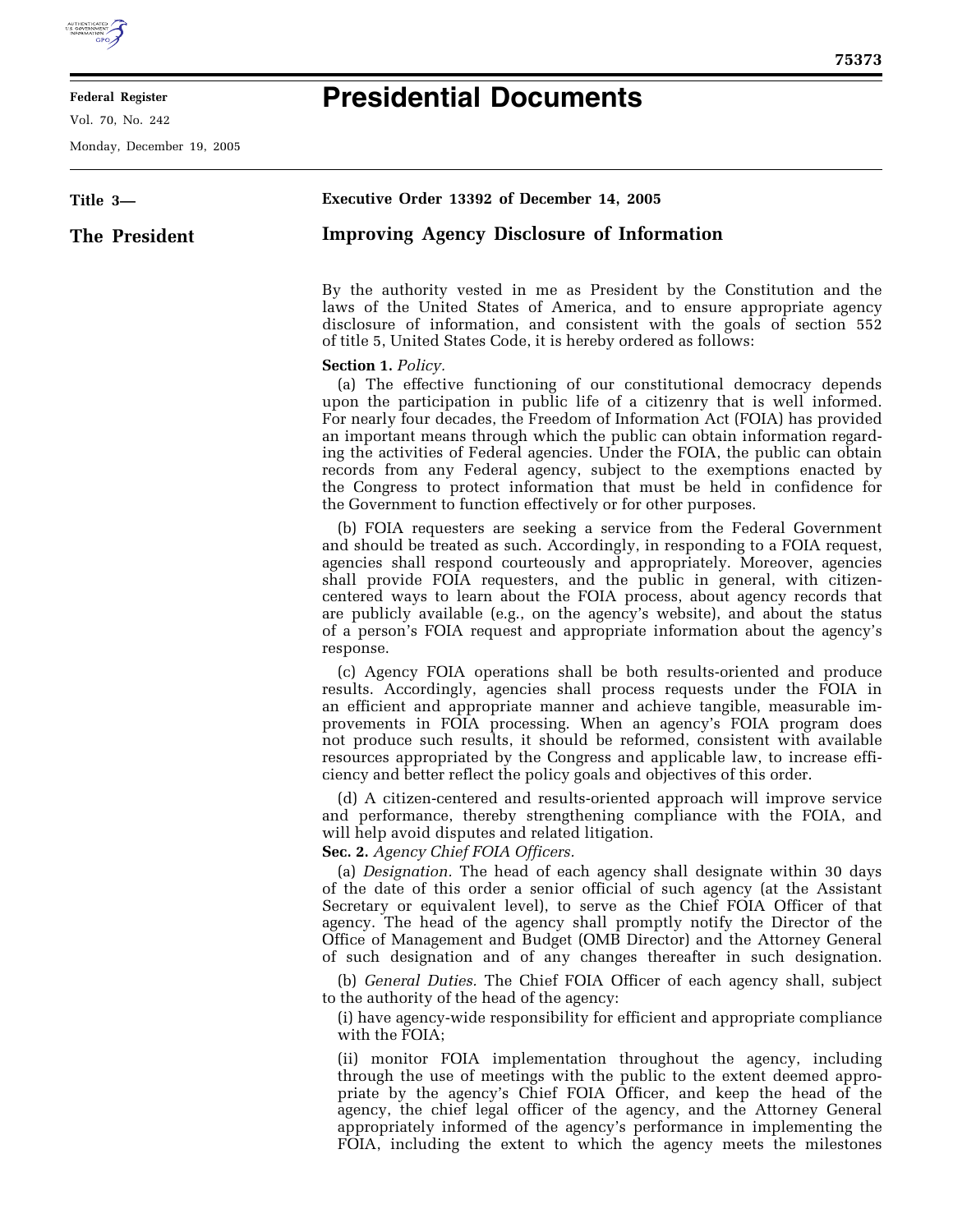in the agency's plan under section 3(b) of this order and training and reporting standards established consistent with applicable law and this order;

(iii) recommend to the head of the agency such adjustments to agency practices, policies, personnel, and funding as may be necessary to carry out the policy set forth in section 1 of this order;

(iv) review and report, through the head of the agency, at such times and in such formats as the Attorney General may direct, on the agency's performance in implementing the FOIA; and

(v) facilitate public understanding of the purposes of the FOIA's statutory exemptions by including concise descriptions of the exemptions in both the agency's FOIA handbook issued under section 552(g) of title 5, United States Code, and the agency's annual FOIA report, and by providing an overview, where appropriate, of certain general categories of agency records to which those exemptions apply.

(c) *FOIA Requester Service Center and FOIA Public Liaisons.* In order to ensure appropriate communication with FOIA requesters:

(i) Each agency shall establish one or more FOIA Requester Service Centers (Center), as appropriate, which shall serve as the first place that a FOIA requester can contact to seek information concerning the status of the person's FOIA request and appropriate information about the agency's FOIA response. The Center shall include appropriate staff to receive and respond to inquiries from FOIA requesters;

(ii) The agency Chief FOIA Officer shall designate one or more agency officials, as appropriate, as FOIA Public Liaisons, who may serve in the Center or who may serve in a separate office. FOIA Public Liaisons shall serve as supervisory officials to whom a FOIA requester can raise concerns about the service the FOIA requester has received from the Center, following an initial response from the Center staff. FOIA Public Liaisons shall seek to ensure a service-oriented response to FOIA requests and FOIA-related inquiries. For example, the FOIA Public Liaison shall assist, as appropriate, in reducing delays, increasing transparency and understanding of the status of requests, and resolving disputes. FOIA Public Liaisons shall report to the agency Chief FOIA Officer on their activities and shall perform their duties consistent with applicable law and agency regulations;

(iii) In addition to the services to FOIA requesters provided by the Center and FOIA Public Liaisons, the agency Chief FOIA Officer shall also consider what other FOIA-related assistance to the public should appropriately be provided by the agency;

(iv) In establishing the Centers and designating FOIA Public Liaisons, the agency shall use, as appropriate, existing agency staff and resources. A Center shall have appropriate staff to receive and respond to inquiries from FOIA requesters;

(v) As determined by the agency Chief FOIA Officer, in consultation with the FOIA Public Liaisons, each agency shall post appropriate information about its Center or Centers on the agency's website, including contact information for its FOIA Public Liaisons. In the case of an agency without a website, the agency shall publish the information on the Firstgov.gov website or, in the case of any agency with neither a website nor the capability to post on the Firstgov.gov website, in the **Federal Register**; and

(vi) The agency Chief FOIA Officer shall ensure that the agency has in place a method (or methods), including through the use of the Center, to receive and respond promptly and appropriately to inquiries from FOIA requesters about the status of their requests. The Chief FOIA Officer shall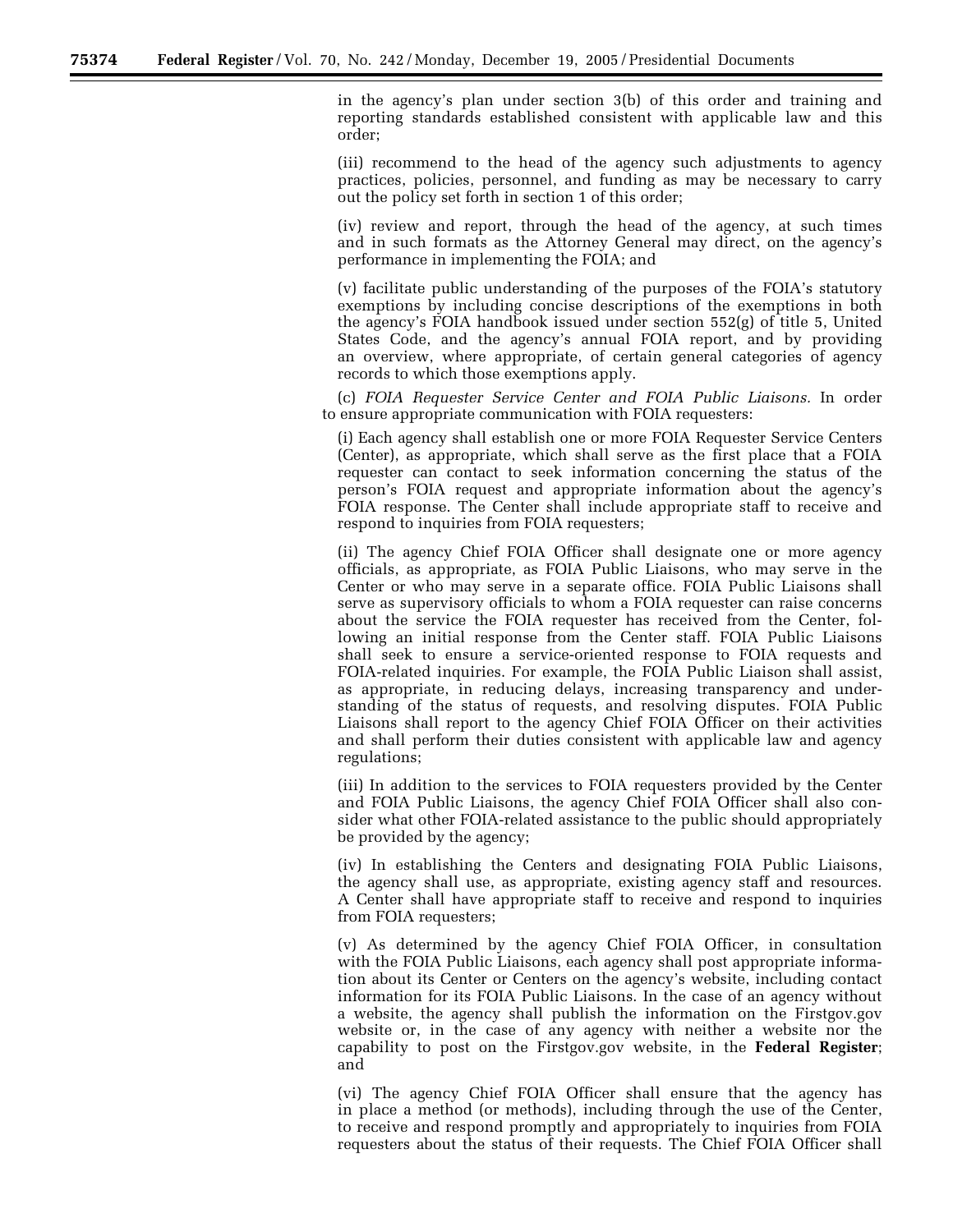also consider, in consultation with the FOIA Public Liaisons, as appropriate, whether the agency's implementation of other means (such as tracking numbers for requests, or an agency telephone or Internet hotline) would be appropriate for responding to status inquiries.

**Sec. 3.** *Review, Plan, and Report.* 

(a) *Review.* Each agency's Chief FOIA Officer shall conduct a review of the agency's FOIA operations to determine whether agency practices are consistent with the policies set forth in section 1 of this order. In conducting this review, the Chief FOIA Officer shall:

(i) evaluate, with reference to numerical and statistical benchmarks where appropriate, the agency's administration of the FOIA, including the agency's expenditure of resources on FOIA compliance and the extent to which, if any, requests for records have not been responded to within the statutory time limit (backlog);

(ii) review the processes and practices by which the agency assists and informs the public regarding the FOIA process;

(iii) examine the agency's:

(A) use of information technology in responding to FOIA requests, including without limitation the tracking of FOIA requests and communication with requesters;

(B) practices with respect to requests for expedited processing; and (C) implementation of multi-track processing if used by such agency;

(iv) review the agency's policies and practices relating to the availability of public information through websites and other means, including the use of websites to make available the records described in section 552(a)(2) of title 5, United States Code; and

(v) identify ways to eliminate or reduce its FOIA backlog, consistent with available resources and taking into consideration the volume and complexity of the FOIA requests pending with the agency.

(b) *Plan.* 

(i) Each agency's Chief FOIA Officer shall develop, in consultation as appropriate with the staff of the agency (including the FOIA Public Liaisons), the Attorney General, and the OMB Director, an agency-specific plan to ensure that the agency's administration of the FOIA is in accordance with applicable law and the policies set forth in section 1 of this order. The plan, which shall be submitted to the head of the agency for approval, shall address the agency's implementation of the FOIA during fiscal years 2006 and 2007.

(ii) The plan shall include specific activities that the agency will implement to eliminate or reduce the agency's FOIA backlog, including (as applicable) changes that will make the processing of FOIA requests more streamlined and effective, as well as increased reliance on the dissemination of records that can be made available to the public through a website or other means that do not require the public to make a request for the records under the FOIA.

(iii) The plan shall also include activities to increase public awareness of FOIA processing, including as appropriate, expanded use of the agency's Center and its FOIA Public Liaisons.

(iv) The plan shall also include, taking appropriate account of the resources available to the agency and the mission of the agency, concrete milestones, with specific timetables and outcomes to be achieved, by which the head of the agency, after consultation with the OMB Director, shall measure and evaluate the agency's success in the implementation of the plan. (c) *Agency Reports to the Attorney General and OMB Director.* 

(i) The head of each agency shall submit a report, no later than 6 months from the date of this order, to the Attorney General and the OMB Director that summarizes the results of the review under section 3(a) of this order and encloses a copy of the agency's plan under section 3(b) of this order.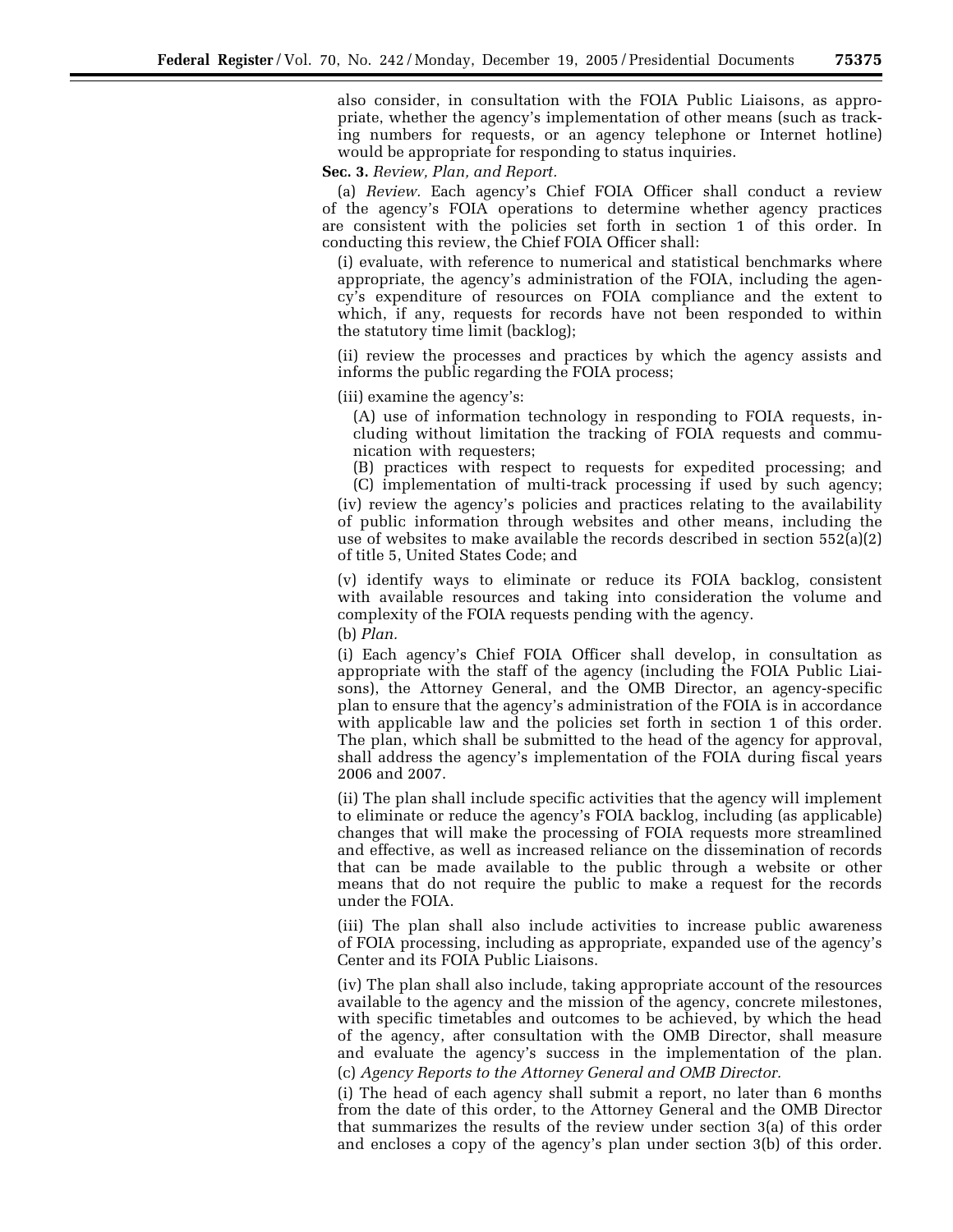The agency shall publish a copy of the agency's report on the agency's website or, in the case of an agency without a website, on the Firstgov.gov website, or, in the case of any agency with neither a website nor the capability to publish on the Firstgov.gov website, in the **Federal Register**.

(ii) The head of each agency shall include in the agency's annual FOIA reports for fiscal years 2006 and 2007 a report on the agency's development and implementation of its plan under section 3(b) of this order and on the agency's performance in meeting the milestones set forth in that plan, consistent with any related guidelines the Attorney General may issue under section 552(e) of title 5, United States Code.

(iii) If the agency does not meet a milestone in its plan, the head of the agency shall:

(A) identify this deficiency in the annual FOIA report to the Attorney General;

(B) explain in the annual report the reasons for the agency's failure to meet the milestone;

(C) outline in the annual report the steps that the agency has already taken, and will be taking, to address the deficiency; and

(D) report this deficiency to the President's Management Council.

**Sec. 4.** *Attorney General.* 

(a) *Report.* The Attorney General, using the reports submitted by the agencies under subsection 3(c)(i) of this order and the information submitted by agencies in their annual FOIA reports for fiscal year 2005, shall submit to the President, no later than 10 months from the date of this order, a report on agency FOIA implementation. The Attorney General shall consult the OMB Director in the preparation of the report and shall include in the report appropriate recommendations on administrative or other agency actions for continued agency dissemination and release of public information. The Attorney General shall thereafter submit two further annual reports, by June 1, 2007, and June 1, 2008, that provide the President with an update on the agencies' implementation of the FOIA and of their plans under section 3(b) of this order.

(b) *Guidance.* The Attorney General shall issue such instructions and guidance to the heads of departments and agencies as may be appropriate to implement sections 3(b) and 3(c) of this order.

**Sec. 5.** *OMB Director.* The OMB Director may issue such instructions to the heads of agencies as are necessary to implement this order, other than sections 3(b) and 3(c) of this order.

**Sec. 6.** *Definitions.* As used in this order:

(a) the term ''agency'' has the same meaning as the term ''agency'' under section 552(f)(1) of title 5, United States Code; and

(b) the term ''record'' has the same meaning as the term ''record'' under section 552(f)(2) of title 5, United States Code.

## **Sec. 7.** *General Provisions.*

(a) The agency reviews under section 3(a) of this order and agency plans under section 3(b) of this order shall be conducted and developed in accordance with applicable law and applicable guidance issued by the President, the Attorney General, and the OMB Director, including the laws and guidance regarding information technology and the dissemination of information.

(b) This order:

(i) shall be implemented in a manner consistent with applicable law and subject to the availability of appropriations;

(ii) shall not be construed to impair or otherwise affect the functions of the OMB Director relating to budget, legislative, or administrative proposals; and

(iii) is intended only to improve the internal management of the executive branch and is not intended to, and does not, create any right or benefit,